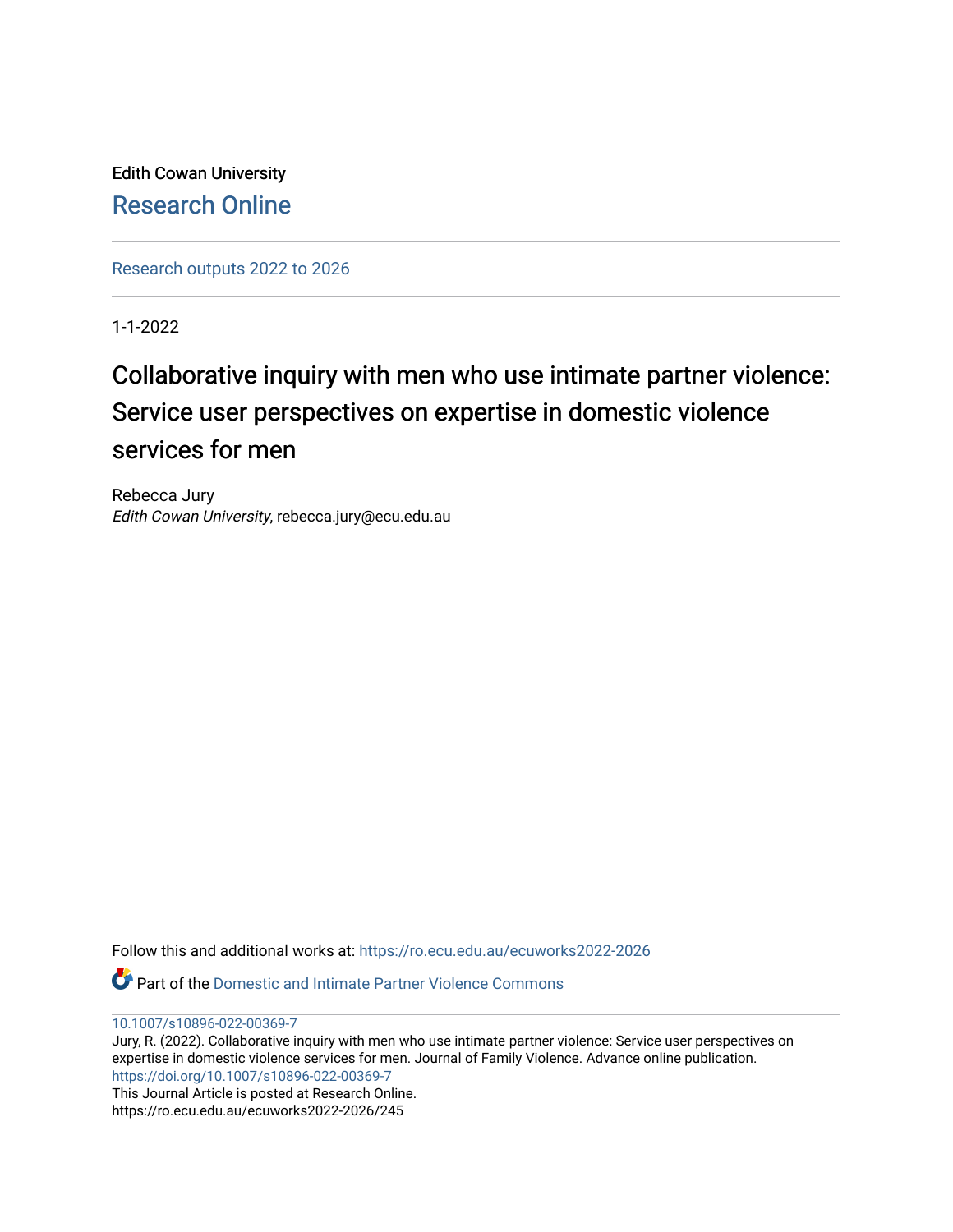**ORIGINAL ARTICLE**



# **Collaborative Inquiry with Men Who Use Intimate Partner Violence: Service User Perspectives on Expertise in Domestic Violence Services for Men**

**Rebecca Jury[1](http://orcid.org/0000-0002-8829-903X)**

Accepted: 20 January 2022 © The Author(s) 2022

#### **Abstract**

Concerns have been expressed regarding the efficacy of services for heterosexual men who use intimate partner violence. In addition, there has been limited research into the perspectives of these men regarding their use of services. The Australian study outlined in this article sought to examine the experiences of heterosexual men who use intimate partner violence (IPV) when they access domestic violence services. Collaborative inquiry was undertaken with men who were attending a residential domestic violence service to explore the research question; What does expertise look like in domestic violence services for men? When discussing expertise, twenty men identifed four themes: lived experience and book knowledge, services and supports, professional helping skills and expertise, and non-professional helping and expertise. These collaborative researchers described expertise as a product of book knowledge and lived experience knowledge, indicating these knowledges could be located within the one person or shared between professionals and service attendees. The informants suggested cultural mentoring, peer support and co-production are important inclusions in men's domestic violence services. They also highlighted positive peer afrmations as supporting their behaviour change and suggested sociological frameworks are central to successful interventions with men. Men who use IPV may have important insights about expertise in domestic violence services for men which can inform future practice.

**Keywords** Domestic violence · Men who use violence · Perpetrators · Therapeutic communities · Collaborative inquiry

### **Introduction**

Men who use intimate partner violence (IPV) in heterosexual relationships may be unwilling service participants and may have multiple issues, such as drug and alcohol addiction and mental health issues, alongside their use of violence and controlling behaviours. Men who use IPV can be likely to relapse to use of violence after receiving services (Centre for Innovative Justice, [2016\)](#page-11-0). Despite increased funding and a renewed focus on policy development in the Australian domestic violence service sector, there appears to have been no substantial decrease in intimate partner violence in the last fve to ten years (Australian Bureau of Statistics, [2018](#page-10-0)).

 $\boxtimes$  Rebecca Jury r.jury@ecu.edu.au

This mirrors domestic violence policy and practice outcomes internationally (World Health Organization, [2013\)](#page-12-0).

#### **Treatment Approaches**

This article focuses on men who use violence and who are in heterosexual relationships. In Australia, approaches to addressing men's violence in heterosexual relationships has included men's behaviour change programs, judicial responses to intimate partner violence, integrated service responses and focused safety measures for women and children (Diemer et al., [2015](#page-11-1)). The development of these approaches has mirrored the historical development of service responses to men's intimate partner violence in the USA (Barner & Carney, [2011;](#page-10-1) Day et al., [2009\)](#page-11-2). The apparent lack of impact of targeted interventions on men's use of IPV, has led to the content of men's behaviour change programs being questioned (Day et al., [2009;](#page-11-2) Gondolf, [2011](#page-11-3)). Approaches such as Cognitive Behavioural Therapy

School of Arts and Humanities, Social Work Program, Edith Cowan University, PO Box 1712, Bunbury, Western Australia, Australia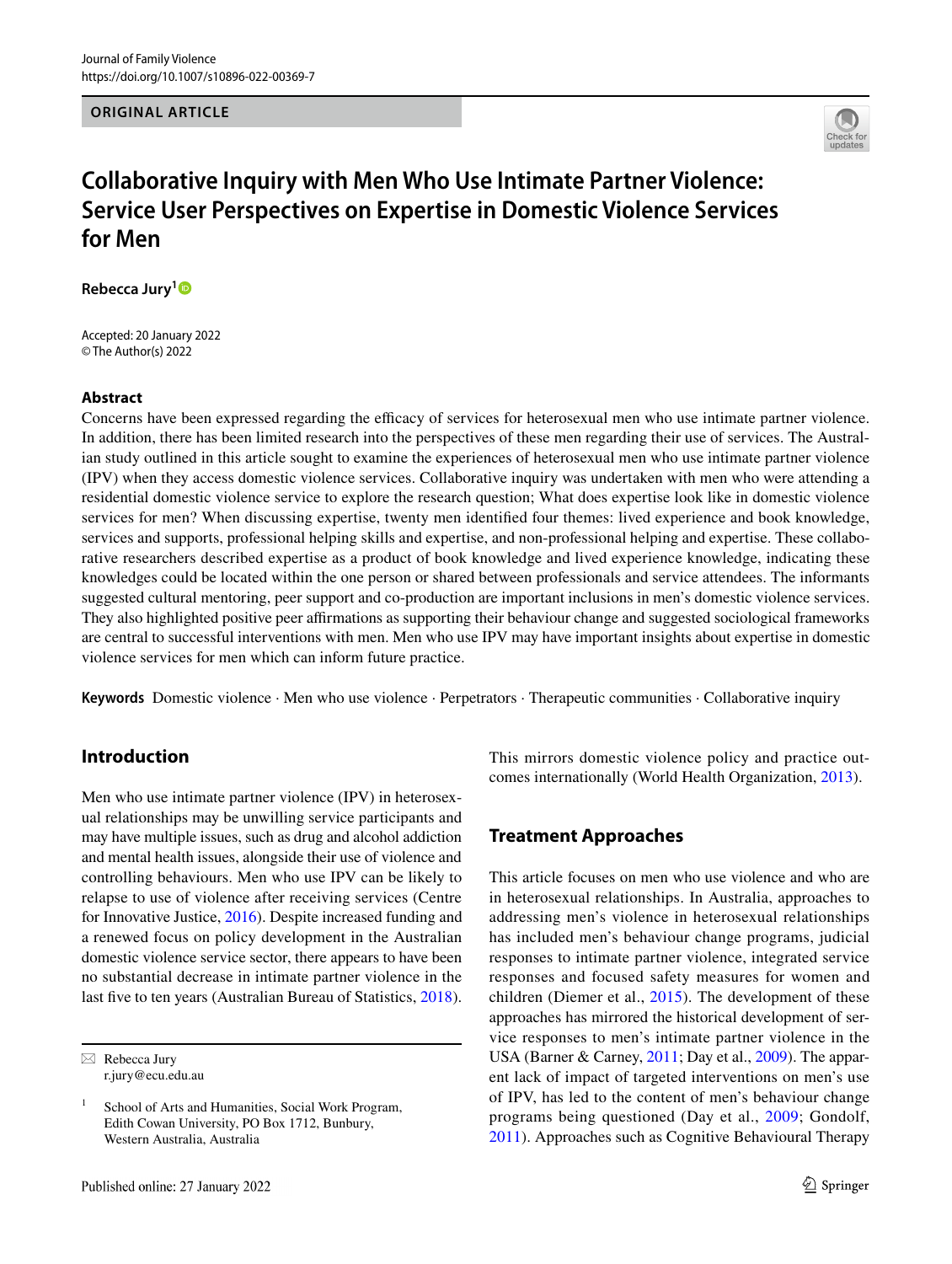and psychoeducational programs have shown some positive efect on the behaviour of men who use IPV (Hasisi et al., [2016](#page-11-4)). However, it is suggested failure to challenge gender norms in such programs through sociological approaches undermines long-term behaviour change (for example, Flood, [2015\)](#page-11-5). Gondolf ([2011\)](#page-11-3) critiques one-size-fts-all approaches to men's violence and suggests a greater program focus on cultural factors and cognitive behavioural approaches could prove efective for reducing men's violence. He further suggests approaches to accountability in judicial responses to heterosexual men's violence are inadequate, with women's safety being jeopardised. Evaluation of interventions aimed at addressing men's violence has relied on quantitative approaches but, with low consistency between domestic violence programs, the validity of these evaluations is questionable (Akoensi et al., [2013](#page-10-2); Gondolf, [2011](#page-11-3); Portnoy & Murphy, [2017](#page-12-1); State of Victoria, [2016](#page-12-2)).

It has been suggested men who use IPV in heterosexual relationships are silent about causes of IPV, their responsibilities in desisting from violence and their use of human services to address their use of violence (Roguski & Gregory, [2014](#page-12-3); Westmarland & Kelly, [2012](#page-12-4)). Men who use IPV also seem absent from service evaluation and feedback processes and from participation in research, despite evidence that service users who may be resistant/avoidant, hard to reach or involuntary participants can identify the professional skills and program components that assist them (Buckley et al., [2011;](#page-10-3) Keenan, [2012,](#page-11-6) p.283; Portnoy & Murphy, [2017\)](#page-12-1). Men who use IPV may have valuable input regarding the planning, provision and evaluation of domestic violence services for men. New information about how men access services and the barriers and facilitators they experience could add to the existing literature and provide new considerations for service approaches, and education of human services professionals and students.

The research described in this article sought to expand current understandings of the opportunities and challenges men in heterosexual relationships may face when accessing domestic violence services. This research may contribute to better understanding of these men's experiences, identify gaps in services and identify aspects of services that impact men's behaviour change. This study is part of a larger participatory action research project which examines the lived experience of heterosexual men who use IPV and the incorporation of their lived experiences into learning resources for social work education (Jury & Boxall, [2018,](#page-11-7) [2021](#page-11-8)).

### **Methodology and Methods**

The research described in this article was granted full institutional ethics approval (Project number 13139) and was undertaken in Australia at a residential domestic violence service for heterosexual men who use IPV. At the time of the research, the service utilised a multi-level approach to men's use of violence. This approach included a Duluth-based integrated service approach aimed at enhancing women and children's safety and men's accountability (Diemer et al., [2015](#page-11-1)) and a therapeutic communities model as popularised in residential drug and alcohol treatment (De Leon & Unterrainer, [2020](#page-11-9)). The service also maintained a sociological perspective focusing on the need to challenge and change social norms regarding gender in order to reduce intimate partner violence (Jewkes et al., [2015\)](#page-11-10). These broader frameworks were supported by group and individual therapy based on invitational narrative approaches (Jenkins, [1990\)](#page-11-11) and psychoeducational approaches.

#### **Co‑Researchers**

A total of 20 men, aged 25 to 55 years, participated in the research over a 16-week period. Co-researchers were from a range of cultural backgrounds and identifed as First Nations peoples from Australia (Aboriginal) and New Zealand (Maori), White Caucasian, Pakistani, Indian, Arabic and South Sea Islander peoples. Despite diferences in cultural backgrounds, the men were all from working class and/ or low socio-economic background and identifed as being heterosexual. Men accessed the domestic violence service through diferent mechanisms; voluntarily or through legal mandate/s. However, it is acknowledged men who use IPV are more likely to be legally and/or socially mandated by friends and family to attend services, due to the ramifcations of the types of violent behaviours they have used towards family members (Jury  $&$  Boxall,  $2018$ ). The residents were therefore not presumed by the researcher to be voluntary service attendees, even if not legally mandated to attend men's services.

All participants had experience of working with human service workers in a range of settings and many had life challenges such as legal sanctions and criminal charges, pending court matters, family court or child welfare services involvement, and mental health, housing, and drug and/or alcohol issues. None of the men had a psychiatric diagnosis, and none were currently employed as the service requires full time engagement in the therapeutic program. Ninety percent (18 men) had adverse childhood experiences or ACE (Felitti et al., [1998](#page-11-12)) including witnessing domestic violence and experiencing physical and/or sexual violence. Eighty percent of the participant group (16 men) had either completed high school education or a trade school certifcate. All participants were parents with most either having no current contact or supervised contact with their children. The relationship status of the men was difficult to determine as,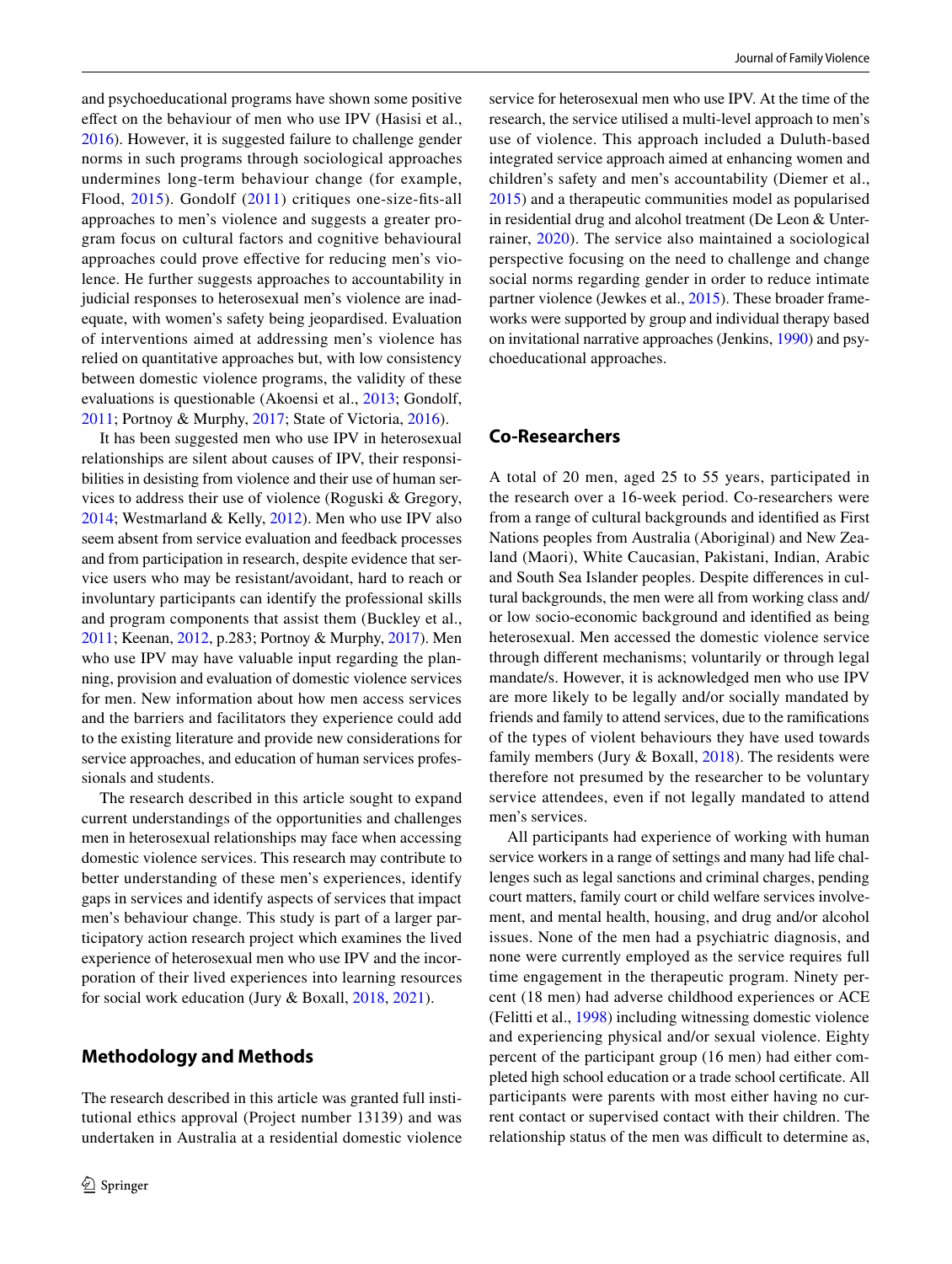according to the men, these statuses were changeable over the period of the research.

#### **Method**

Collaborative Inquiry (CI) is a qualitative methodology which is initiated by one or more initiating researchers who share an issue of concern (Bray et al., [2000\)](#page-10-4). The initiating researcher invites co-researchers (research participants) from within the community of interest to explore a research question. In CI, peer collaboration is employed, where the focus is on breaking down power relationships by sharing expertise evenly between the initiating researcher(s) and the coresearchers, creating the potential for authenticity and reciprocity in the process (Bridges & McGee, [2011\)](#page-10-5). In action, this methodology facilitates relationship formation between co-researchers around an issue of concern (Sugiman, 2006) and provides the opportunity to "move away from passive participation [in research] to active involvement" (Gibbs, 2001, p 698).

Engagement and relationship building was integral to research with participants who had low or no previous research or service evaluation experience. The CI method ofered opportunities to foster collaborative discussion and engagement which mirrored the therapeutic approach of the men's residential domestic violence service. Collaborative Inquiry and invitational narrative approaches to men's violence share a common epistemological framework, social constructionism, which centres on collaboration and narrative in action-based research (Gergen & Gergen, [2008](#page-11-13)). The initiating researcher held a strong feminist lens, identifying that liberation and equality for women requires broad accountability from men for co-creating a new reality that includes the full and equal participation of all genders in social and political life (New, [2003](#page-12-5)). This equality presumes limited power relationships between all parties (New, [2003](#page-12-5); Sayer, 2000). The initiating researcher held awareness of places where power was situated. This included the relationships between participants and their partners, participants and the researcher, and participants and human services organisations (Letherby, [2011](#page-11-14)).

Bray et al. [\(2000](#page-10-4)) describe CI methodology as beginning with a broad research question that co-researchers can explore from many perspectives, making their own meaning from the discussion that arises. The initial research question in this project was what does expertise look like in domestic violence services for men? As the collaboration progressed, the co-researchers and initiating researcher worked together to develop further research questions as new ideas arose.

In line with the CI approach a series of seven two-hour conversations were held over a four-month period. The meetings were held at a meeting room at the residential service,

with one initiating researcher and six to seven co-researchers utilising "a process consisting of repeated episodes of refection and action" (Bray et al., [2000,](#page-10-4) p 6) to explore the research question and generate new understanding of the issue/s of concern (Stewart, 2005). Service-based communities are often temporary and are focussed around a common experience of sharing service experiences and supports, rather than intrinsic qualities which connect members to an on-going community of interest (Haigh & Campling, [1999](#page-11-15)). The residential domestic violence service provided a unique opportunity to explore the experiences of service users who were embedded in a service environment for a three to sixmonth period.

Men who were current residents at the residential domestic violence service, were invited to participate in research meetings which were audio-recorded. Each meeting followed a pattern, with the co-researchers and initiating researcher discussing and analysing outcomes from the last group meeting, developing a plan for the current session and then concluding the meeting by identifying the core ideas generated in the discussion. These key ideas were collated by the initiating researcher, and it was these ideas and the audio transcript of the session that were brought back to each group meeting for confrmation, discussion and analysis by the co-researchers. The men generated verbal discussion in the meetings but also provided drawings and notes to be included in the research materials (research artefacts).

The initiating researcher had planned for one group of co-researchers to continue meeting until the group identifed that exploration of the research question had reached a natural end. However, the co-researchers had many demands in their lives and were often transient, so consistency of attendance was difficult. Unlike traditional CI, this group became an evolving collaboration with men attending once or twice, multiple consecutive times, or sporadically. Although the changing group membership did not conform to the traditional process for CI, the co-researchers reasoned this temporary or changeable collaborative community mirrored their daily lives. New participants were not recruited by the initiating researcher, but by the existing co-researchers, perhaps signifying group cohesiveness and ownership of the research. The co-researchers approached each new resident of the service and invited them to the research group meetings, with any new attendees being provided with consent documents by the initiating researcher at the start of each group meeting.

One outcome from this changeable and transient collaborative group was the men took on the role of maintaining and relaying the outcomes of the group meetings to other coresearchers, thereby keeping new or returning co-researchers up to date with discussions. There appeared to be no distinct diferences between co-researchers who attended sporadically or more continually, as the reasons for sporadic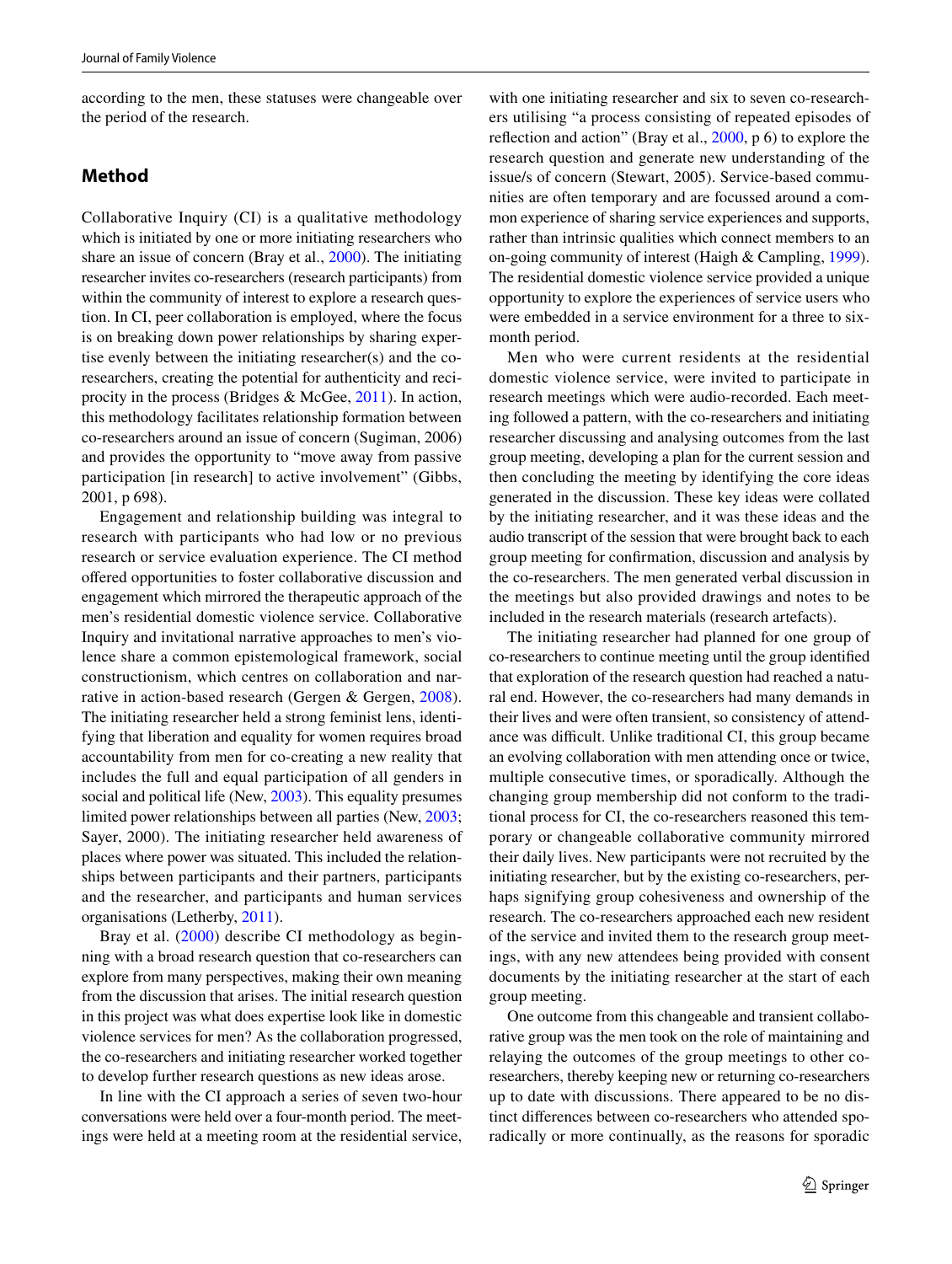attendance appeared to be daily life demands for these men, such as court appearances, prison internment and/or external service attendance. Within three weeks of the conclusion of the research, all co-researchers had left the service with some leaving the program early and others graduating from the program. While none of the co-researchers were involved directly in the writing of this article, the fndings/discussion chapter includes the themes, ideas and interpretations which were developed and approved by the men through the analysis process.

#### **Data Analysis**

Audio-recordings of each group meeting were transcribed and stored in NVivo software by the initiating researcher. The notes and pictures (research artefacts) provided by the co-researchers were also stored. The initiating researcher brought these transcripts and research artefacts to each group meeting. Co-researchers and the initiating researcher used Wolcott's [\(1994](#page-12-6)) description, analysis and interpretation approach to interrogate the information sources to develop themes arising from the CI group meetings.

The research artefacts and transcripts were systematically coded and categorised (using highlighters) with themes being identifed, utilising an exhaustive process whereby coding continued until no new themes were generated. The co-researchers also shifted some ideas between the named themes, fnding what they saw to be the best ft. This approach provided for a cyclical analysis of the data as the themes were returned to with each meeting, providing new co-researchers opportunities to add ideas and interrogate existing themes. By analysing at each group meeting, all co-researchers had opportunities to engage in analysis, even if sporadic in attendance.

The questions which guided the analysis were

- 1. What was said about expertise in the collaborative group?
- 2. What were the co-researchers' experiences of using services for domestic violence?
- 3. Were there things that helped and things that did not help when co-researchers accessed services?

Question 1 linked to the research question originally brought to the CI group by the initiating researcher. Questions 2 and 3 were developed by the initiating researcher and co-researchers in the frst group meeting of the CI. These questions were asked by the initiating researcher and the co-researchers of each group transcript and the research artefacts. The themes identifed through this circular process of analysis are outlined in the section to follow.

#### **Findings and Discussion**

The initiating researcher and co-researchers identifed four themes during the CI. The co-researchers confrmed these key themes at their fnal group meeting and requested these form the basis of the journal article that would be written about their research. The initiating researcher has combined fndings and discussion in this article to improve the readability and narrative of the paper (O'Sullivan & Jefferson, [2020\)](#page-12-7). This decision centred on making the paper readable for lay-persons, such as the co-researchers.

#### **Theme 1 Book Knowledge and Lived Experience Knowledge: The Expertise of Shared Knowledge/S**

Co-researchers defined two types of expertise; book knowledge and lived experience knowledge. Book knowledge was described as the product of reading academic books and undertaking university study. Lived experience knowledge was described as knowledge gained through having the direct lived or living experience of an issue. Group members used these descriptors for a range of issues in their life such as, parenting, using violence against others, experiencing violence/abuse, drug and/or alcohol usage, mental health issues, imprisonment, and relationship issues. Some group members said they had experienced limited success at dealing with their own issues and needed a person with good book knowledge who could provide ideas they had not yet encountered. The co-researchers agreed the best combination of lived experience knowledge and book knowledge was where these two existed in the one person, as this could lead to knowledge which could be shared in a meaningful way with other men who use IPV.

Co-researchers identifed their relationships with their children as a leading reason for instigating change in coresearchers' lives, a fnding supported in other research with men who use IPV (Perel & Peled, [2008](#page-12-8); Roguski & Gregory, [2014](#page-12-3)).

"For me and my partner, it was always about winning [the argument]....It basically came down to the children being apprehended…and that made me think whether [the relationship is] good for the kids or not" (Co-researcher 1).

The issue of parenting was raised many times during the group meetings. Co-researchers indicated facilitators of parenting groups should have lived experience in a parenting role to offer effective support, as they had attended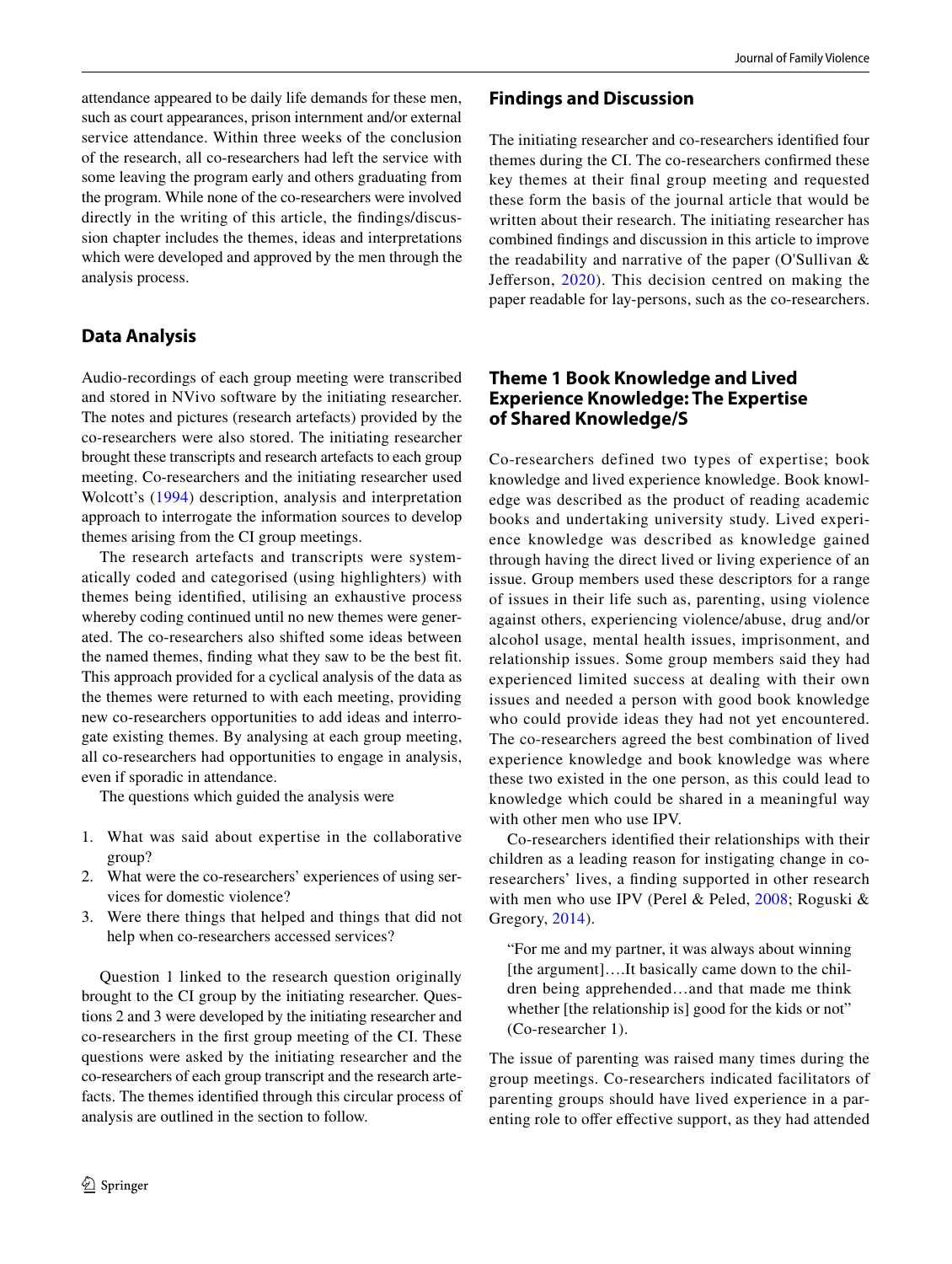groups where the facilitator was not a parent which had been unhelpful.

"a lot of people [staff] have come from a university... going into a job somewhere and probably never been in an environment where they have a household with multiple kids or say a mix blended family with different fathers….So they're not understanding that it's a hard situation to be in…a constant juggling act to try to keep everyone happy in your household" (Coresearcher 2)

The men identifed the parenting role as being central to their recovery as 90% of co-researchers reported adverse childhood experiences (ACEs), poor parental role models and low understanding of positive parenting behaviours.

Co-researchers suggested limitations of having lived experience knowledge without book knowledge, as people working in professional roles who have only lived experience knowledge may attempt to apply their experience to everybody without recognition of the importance of diference

I mean, everybody's diferent. It might have worked for the counsellor…but it might not work for myself or it might work for one of the other blokes but just not everybody as a whole (Co-researcher 5)

In group meetings 1 and 2, the co-researchers discussed the possibility of collaborative working relationships in domestic violence services, so expertise could be the product of a working relationship between a person with lived experience and a person with book knowledge, providing the relationship was equitable and respectful. The co-researchers suggested the exchange of expertise through this sort of working relationship could provide the opportunity for a book expert to be informed by a lived experience expert and vice versa, resulting in mutually benefcial and reciprocal learning. This idea was pursued through subsequent group meetings as a possible solution to the sharing of knowledge between professionals (book expert) and residents/clients (lived experience expert) in domestic violence services. Coresearchers said they had experienced this to some extent in domestic violence services but felt their ideas and opinions were sometimes devalued as they were viewed as untrustworthy or lacking insight into their own issues:

I feel like the perpetrator, and they [the professionals] are the expert. Like they're doing everything right and I'm nothing (Co-researcher 1)

In research that examined mental health care planning, Bee et al. [\(2015](#page-10-6)) suggest service users living with multiple issues highly value relational aspects of care planning, such as participatory decision making and strength-based approaches. Professionals in Bee et al.'s [\(2015\)](#page-10-6) study were seen to value linear decision making and meeting organisational requirements; The co-researchers in the present study appeared to be describing relational aspects of professional and service user relationships, where both are positively impacted by the shared product of the relationship, a process referred to as co-production by researchers such as Mayer and McKenzie [\(2017\)](#page-11-16). Co-production signifes a relationship is equal, respectful and focused on service user-led practice. Fledderus et al. ([2015](#page-11-17)) suggest co-production may increase trust and participation by service users but may result in decreased certainty for organisations, thereby decreasing the professional's willingness to engage in co-production. With an increase in risk adverse practice in the human services (Ferguson, [2007](#page-11-18)), it is possible co-production may be seen to be too risky, particularly with a service user group who has used extreme violence such as men who use IPV. There have been unsuccessful attempts to engage heterosexual men who use IPV in conversations about co-production (McCarry et al., [2018\)](#page-11-19). In relation to men who use violence in same-sex relationships, research has suggested co-production in developing desistance resources can lead to positive outcomes for participants including self-refection about psychosocial development and behaviours in relationships (Morris et al., [2019\)](#page-11-20).

#### **Theme 2 Services and Supports: Expertise that Helps us Change our Violent Behaviour**

In relation to accessing human services to address their use of intimate partner violence in relationships, the co-researchers indicated they had attended non-residential weekly group counselling and the residential service in which they were residing at the time of the research.

Residential services were viewed more positively than non-residential services by all co-researchers due to the availability of a 24-h response by on-site staf, opportunities to learn daily living skills, such as cooking and cleaning, and the ability to practice communication and confict resolution skills in a safe environment.

I don't think you can get help while you're still at home, if you know what I mean. I don't think it's going to work because you've got such a long process to do … and that pressure in itself is enough to make you regress. Being here in the residential program has helped me to just totally relax and…keep my head together (Co-researcher 3)

The co-researchers indicated the use of male and female co-facilitators in residential and non-residential domestic violence services was essential as this provides examples of how men and women can interact in respectful ways.

Co-researchers identifed barriers they had faced when accessing domestic violence services for men. These barriers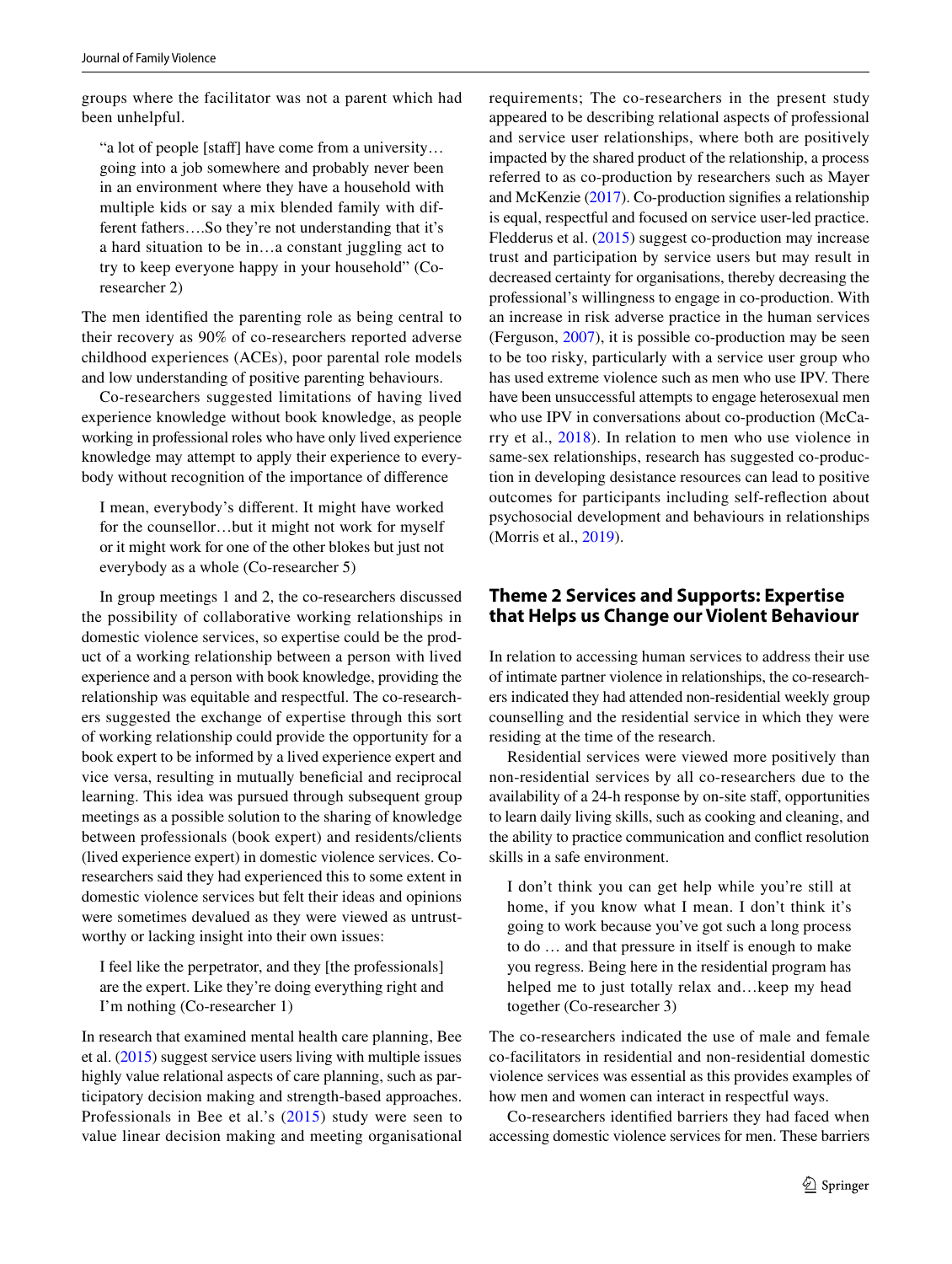were discussed as impacting on their ability to engage with services. These included difficulties with obtaining access to services, challenges of embedding long term behaviour change and cultural barriers. Accessing help for the frst time was seen by co-researchers to be particularly difficult and all co-researchers had negative experiences of attempting to locate appropriate services or obtain referrals. Co-researchers identifed there was low available information about services and supports, particularly as many of them lived with low literacy and most available information was in written form. They also said there was low knowledge in other human services about options for men who use IPV, and limited availability and long waiting times for most services:

It is hard enough to ask for help but when you then need to wait for three months it can be even harder. Then more things happen in your life and you can end up being in more trouble (Co-researcher 10)

A positive frst attempt when accessing services has been reported to be linked to more positive longer term outcomes for men who use IPV (Campbell, Neil, Jafe, & Kelly, 2010). In relation to long-term behaviour change the co-researchers identifed they must navigate new ways of being non-violent, but also confront the realities of the external world and their communities which remain unchanged. One co-researcher used the example of alcohol use in Australian communities, indicating when he had reached sobriety following a residential drug and alcohol program, family members and friends continued to offer him alcohol, with name calling (such as "pussy") following refusal. Co-researchers said this was complex and difficult to manage, sometimes causing confusion and despair when their outside communities did not match their new learning:

You can do all the courses and pass all the programs and that but you won't really know if it is working until you get back out there in society (Co-researcher 8) But we mingle with society every day. I go down the shops, I go on report, I am mingling with the community every day (Co-researcher 9)

But when you go out there for a couple of days, what happens? Do you think you do ok and everything is under control? (Co-researcher 8) Sometimes… (Co-researcher 9)

It's great to know I will get a certifcate at the end, but it doesn't mean I am going to be a better person when I get back on the street. You can do everything you can to listen and learn but when you get back out there you are going to have to work pretty hard not to be the same person all over again (Co-researcher 17).

Pearce and Pickard ([2013](#page-12-9)) describe two essential components for a successful therapeutic community: sense of belonging and responsible agency. The co-researchers indicated they felt a sense of belonging to the residential service and an increased ownership over their past violent behaviours, but disconnection between their therapeutic experience and their external world experience may undermine longer term change. When re-entering their communities, co-researchers indicated they were exposed to ongoing gender norms, past stressors and expectations by family members and/or friends they would revert to previous behaviours; suggesting the residential environment provided a bufer to these unchanged social viewpoints and behaviours.

Aboriginal men identifed there was a lack of cultural support and knowledge in mainstream domestic violence services for men, with services lacking connections with Aboriginal elders and employing low numbers or no Aboriginal staf. The men said this detracted from their ability to recover from use of violence as their cultural ways of addressing issues were not ofered.

Even though we are Aboriginal fellas, we're from different groups, diferent tribes, diferent family groups which is a massive influence on who we are...but staff don't understand that (Co-researcher 14).

For Aboriginal men connection to culture, country and community and Aboriginal-led approaches are central to positive recovery from using IPV (Department of Health and Human Services, [2019\)](#page-11-21).

# **Theme 3 Professional Helping and Expertise**

The co-researchers identifed interpersonal skills which they deemed necessary for professionals who work in domestic violence services for men. These skills were compassion, rapport building, maintaining confdentiality, positive working relationships, empathy and trust. The co-researchers indicated these interpersonal skills were the basics required for practice. To ensure excellence for domestic violence professionals, there were some additional requirements for professional-client relationships; consistency, commitment and the ability to translate professional jargon. Consistency was defned as longevity, authenticity, stability in professional-service user relationships (for instance, the ability to maintain a relationship with a counsellor during co-researcher imprisonment), and ongoing discussions about relationship productivity, information sharing and confdentiality. Co-researchers reported difficulty in terminating non-productive relationships in services due to perceptions by the service or the professional that co-researchers had ulterior motives for wanting to end the relationship, beyond wanting a positive service outcome and wanting the right to choose their therapist or co-worker. Buckley et al. ([2011\)](#page-10-3) suggest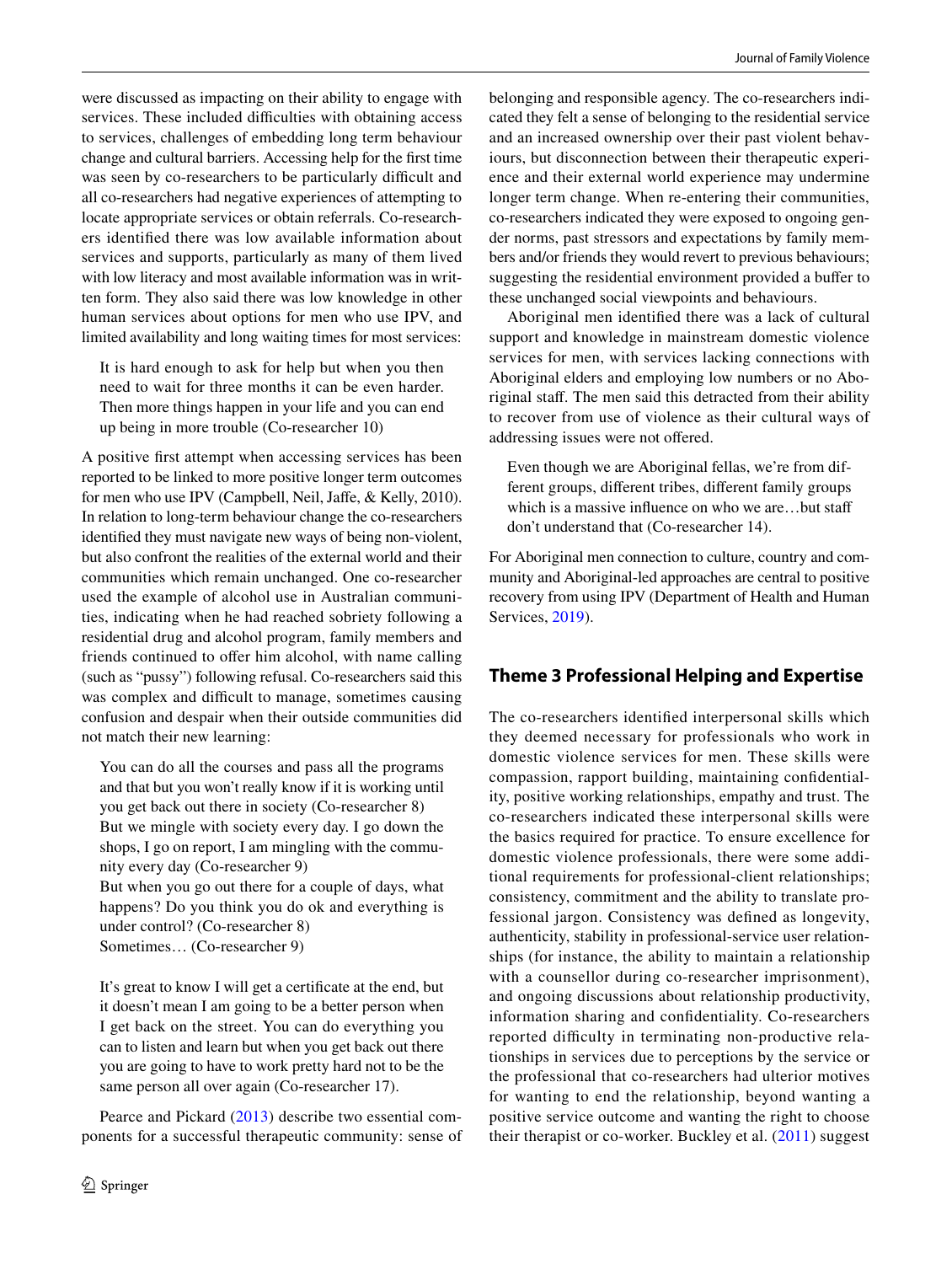service users with multiple issues have good insight into their broad service needs and can provide coherent feedback about professionals and service issues.

Professionals were described by the co-researchers as needing to hold commitment, credibility and authenticity. Co-researchers recalled interactions with professionals in domestic violence services who demonstrated ethical behaviour and who were described as having a "calling" to be in their profession;

it was diferent here, you know what I mean, the people you are dealing with really care, they're not just here for the pay (Co-researcher 4)

Providing domestic violence service support was described by the co-researchers as being more than a job; requiring a deep commitment by the professional. While having a professional calling is a contested concept in the literature (Dufy & Dik, [2013](#page-11-22)), the co-researchers were clear about their meaning for this concept. They suggested professionals were at the workplace because they wanted to be there and not because of other enticements, such as money. This example of caring beyond the specifc requirements of the professional role was indicated by co-researchers to be a key factor in their behaviour change as it provided a collaborative approach to becoming non-violent.

Co-researchers discussed translation as a role for professionals. This skill was acquired due to the professional's book knowledge which meant the professional could make sense of human service jargon which was often incomprehensible to the co-researchers. Co-researchers discussed the importance of feeling they could ask any question of staff without judgement or condescension.

In group counselling we have this thing that there is no such thing as a stupid question. Outside of the group I feel like I can't ask those questions because I feel like I am supposed to already know those things (Co-researcher 11)

Professional relationships were valued by co-researchers who described them as providing a means to explore confusing or unanswered questions about services, ways to be non-violent and relationship or family problems. Portnoy and Murphy [\(2017](#page-12-1)) identifed the importance of domestic violence group facilitators creating an emotionally safe place for men who use IPV to explore their social, cultural and emotional issues. Professional relationships were viewed by co-researchers as providing more than just informational or educational content relating to domestic violence and were viewed as personal supports, utilised to address a range of life issues beyond the use of violence. Alongside these positive experiences, participants also described incidents of judgement and isolation when accessing services.

When you seek the help it's like your name is written in a book and you are gonna be judged on that book, you know what I mean? You're not being told, "Well done. You're really making a diference to your life and the life of your family and the people around you". You are instead seen as less than anyone else (Co-researcher 1)

Domestic violence is not a word you want to be associated with and that's because you're ashamed of that word and it's even worse if you're categorised as a domestic violence person (Co-researcher 9)

These two quotations describe a binary experience for the co-researchers where they attempt to seek help but fnd the experience of seeking help to be de-grading and stigmatising due to being shamed. Campbell et al. ([2010](#page-11-23)) examined the help seeking experiences of 12 men who use IPV and identifed a key issue was embarrassment and shame which then impacted on the man's willingness to seek supports. This reluctance could be the result of traditional gender roles around help-seeking, as suggested by Campbell et al. ([2010](#page-11-23)), or the social stigma attached to being a perpetrator of family violence. Jenkins [\(2005\)](#page-11-24) suggests facing shame should be distinguished from being shamed when men are working towards non-violence, with the former providing ways for men who use IPV to work toward restorative actions.

Most of the co-researchers (18 out of 20 or 90%) identifed a history of being subjected to violence, usually in their childhood, followed by their increased use of violence against women and other men as they grew to adulthood. Men who use IPV are often violent towards other men as well as their female partners with this behaviour possibly being linked to strong gender based ideas about gaining authority through violent means (Jewkes et al., [2015](#page-11-10)).

Co-researchers discussed their increasing use of violence despite their early-life contention they would not follow the same pattern as the person or people who had utilised violence against them in childhood. The identifcation with labels of both being a victim and a perpetrator complicated the co-researchers' ability to seek support from services; they questioned how they could deal with experiences of victimisation when they were only identifed as perpetrators of violence. Co-researchers said once labelled as a perpetrator, experiences of victimhood were often ignored or put aside by professionals. Co-researchers indicated this was never discussed in the client/worker relationship and one co-researcher indicated;

they think we are using it as an excuse but that's not it at all. I just want to be able to talk about it (Coresearcher 12)

It is widely acknowledged in the literature adverse childhood events (ACE), such as witnessing or directly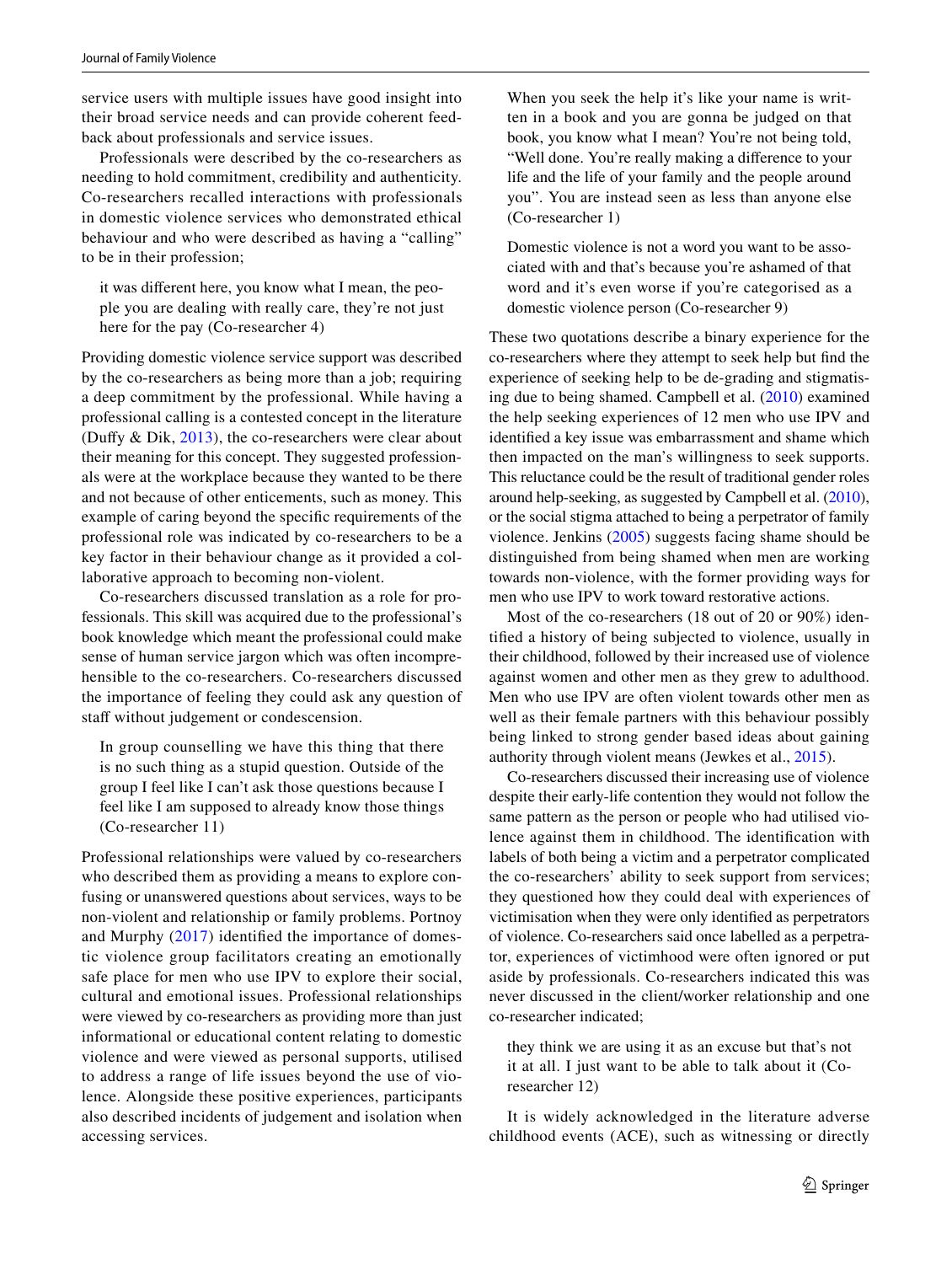experiencing physical, emotional and sexual violence, may be linked with perpetration of violence towards others in adulthood (Felitti et al., [1998;](#page-11-12) Moulding, [2018;](#page-12-10) Richards et al., [2017](#page-12-11)). This has been explained in a variety of ways such as the normalisation of violence in childhood leading to lowered thresholds for usage of violence (Fulu et al., [2017](#page-11-25)), lack of development of coping skills leading to poor stress management in adult relationships (Roberts et al., [2011](#page-12-12)), increased mental health and addiction outcomes (Machisa et al., [2016](#page-11-26)) and the gendered discourses that may form part of ACE and frame men's responses to ACE (Moulding, [2018](#page-12-10)) . While the literature is divided about these explanations, there is agreement that domestic violence services for men require a focus on trauma-informed practice to improve service outcomes for men; such an approach would clearly need to provide opportunities to talk about childhood violence (Voith et al., [2020\)](#page-12-13).

## **Theme 4 Non‑professional Helping and Expertise**

Peer support, self-awareness, maintaining humour and developing a sense of purpose were identifed as positive change mechanisms for men, with domestic violence services providing opportunities to enact these.

One identifed area of expertise was peer support through assisting other men to integrate into the residential program when they first arrived;

We've got the experience and we are trying to help everyone else make their way through here. You try and make it as easy as you can. I've even taken on the role of introducing people into here. It helps people, you know, roll into the program a lot easier (Coresearcher 6)

The co-researchers indicated this was known as Grandfathering at the service; where an existing resident assisted a new resident to integrate into the residential service. This role was seen to be essential and not one that could be undertaken by a professional staff member. Residential services that utilise a therapeutic communities model are recognised as having positive impact on a resident's sense of belonging and ownership of behaviours which in turn can impact on longer term behaviour change (Pearce & Pickard, [2013](#page-12-9)).

Peer relationships may also be a factor in behaviour change with Doogan and Warren ([2017\)](#page-11-27) identifying residents of therapeutic communities respond more favourably towards peer affirmations than affirmations from professionals, and use this peer feedback to create new nonviolent identities. Co-researchers reported the sense of belonging and purpose they gained through positive peer interactions, such as Grandfathering, was a key component in their recovery process.

Co-researchers also indicated they value hearing the recovery stories of other men who use violence. Roguski and Gregory ([2014\)](#page-12-3) highlight men who use IPV want to hear stories of change from other men and request mentors, but there is lack of guidance as to what makes a person a good mentor or role model.

It would be great to have people who've been through it – the groups, the counselling, all that stuf. Then they could help pave the way for us when we get [into services]. But how do you know they can walk the talk? (Co-researcher 18)

Sprang et al. ([2020](#page-12-14)) suggest mentorship and bystander training programs could provide some ways forward for building a network of mentors and role models for men who use IPV.

The co-researchers described self-awareness as an awakening that could assist them to begin a process of change. The men defned self-awareness as the growing realisation of the impact of their behaviours on others and themselves. They acknowledged this could happen before accessing services;

maybe you grow up, maybe you mature, maybe you get sick of your life, you know what I mean? What made me realise was asking myself one day why I was drinking all the time and the answer was because I was unhappy because I didn't know how to deal with what was happening all around me so I would just block it out by getting drunk all the time (Co-researcher 2)

But they could also experience their frst self-awareness after they began accessing domestic violence services. The importance of raising the self-awareness of men who use IPV has been highlighted as this may lead to reduction of risk for use of violence towards female partners or expartners (Roguski & Gregory, [2014](#page-12-3); Westmarland & Kelly, [2012](#page-12-4)). Co-researchers reported residential and non-residential domestic violence services had sometimes provided the frst opportunity for self-refection and awareness of connections between their thoughts, emotions and behaviours.

The co-researchers also discussed the expertise they held in domestic violence services. Co-researchers discussed how they could;

weed out the doers and the don'ters [in services] (Coresearcher 7)

These were the residents or group participants who were perceived as not being genuine in their help seeking.

it all comes down to experience, you know. It's easier for us to pick up that someone is on drugs,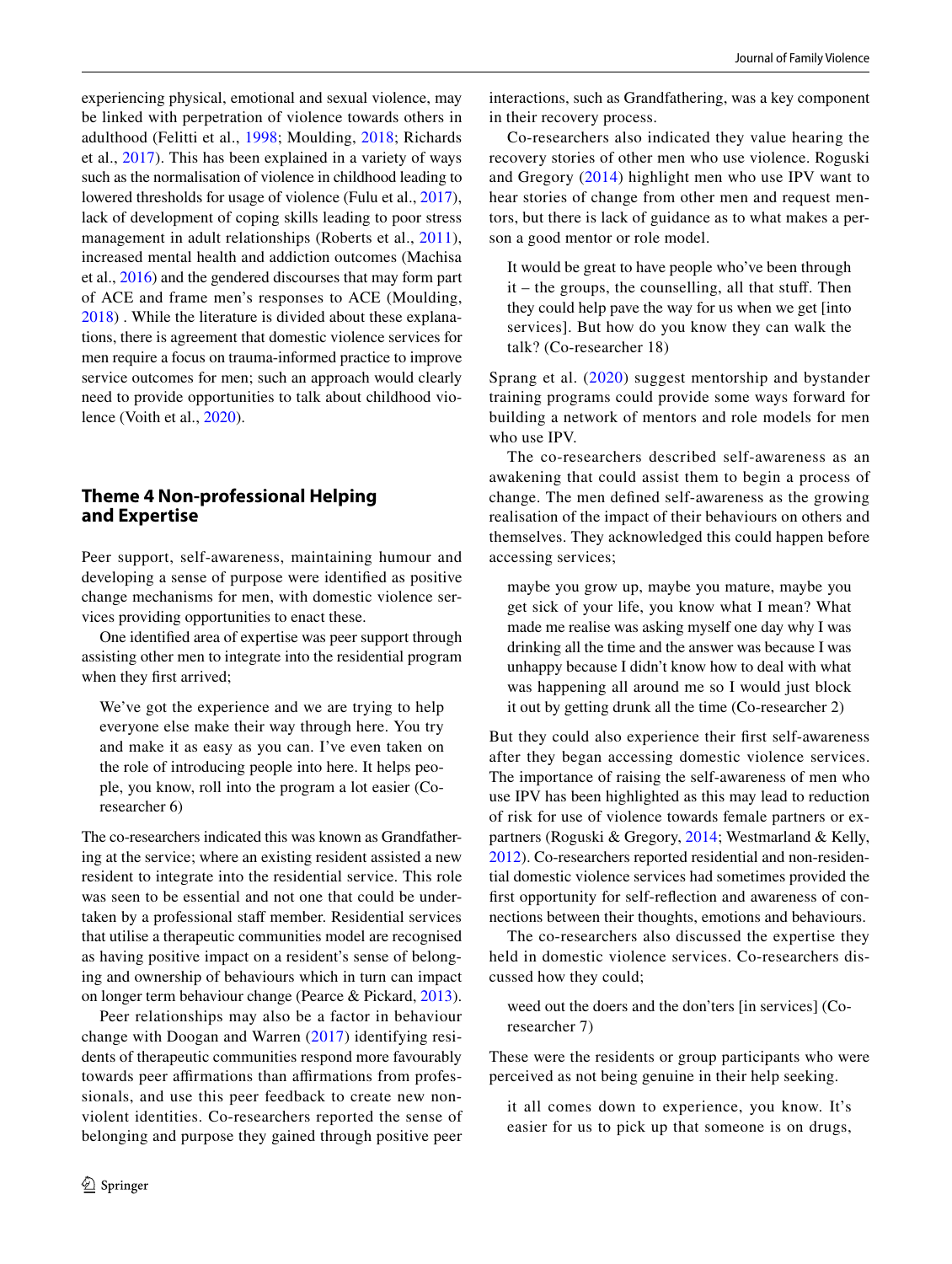rather than staff. Coz they are hiding it from the staff but they don't tend to hide it from us as much (Coresearcher 6)

Maintaining a sense of humour despite challenging times was another place of expertise identifed by co-researchers.

I was coming back here on the bus. The bus had been detoured from the usual route so me and [another resident] asked to be let off at a different stop which was close to [the service]. The bus driver got angry coz he knew about the service and what it was for. He said we shouldn't ask him to do anything for us. As we got off the bus the driver said, "It's all right for you, you dole bludger<sup>[1](#page-9-0)</sup>". I thought I could get angry but there's no point so I answered him by saying, "I'm not on the dole....I'm on sickness benefit!<sup>2</sup>" We laughed and laughed but I was also proud that I had handled this situation ok and didn't get angry (Co-researcher 3).

The men discussed the need to maintain a grim sense of humour throughout help seeking due to the enormity of their past and present lives and the many obstacles they faced, such as learning to be non-violent, living with mental health and/or addiction issues, past experiences of violence (using violence and/or experiencing it from others), relationship issues and the loss of relationships with partners and children.

Many of the co-researchers were from cultural backgrounds that experience direct and indirect racism in Australia. The range of emotional, cultural and social issues the co-researchers live with could result in an experience of multiple stigmatised identities and societal rejection of their perspectives and personhood (Remedios & Snyder, [2018](#page-12-15)). It is possible the comments by co-researchers are an attempt to create a culture of "undignifed dignity" (Jensen, [2018,](#page-11-28) p. 20) in order to defect stigma. Co-researchers said this grim humour was shared between residents and domestic violence professionals in the services they had accessed and, although unacknowledged to a great degree, it formed an important part of their experience.

In relation to informal support from family or friends, co-researchers said this was minimal. Co-researchers suggested their family and friends were often living with the same issues, could offer no advice or support and had limited knowledge of services for men who use IPV. Some coresearchers indicated they had been actively discouraged from seeking help by family members. Research indicates men who use IPV have often experienced poverty and childhood abuse, and their families may not have the emotional resources to support them in their help seeking (Voith et al., [2020\)](#page-12-13). Co-researchers indicated talking to friends was not an option for working out how to recover from using violence.

Some things you can't talk to your mates about (Coresearcher 1)

Yeah, coz they might think you are weak or something like that (Co-researcher 2)

Towns and Terry [\(2014](#page-12-16)) discuss the idea of "mateship" and how this impacts men's help seeking. The authors suggest the importance of sustaining relationships with male friends may outweigh the desire to seek help if the latter is viewed as non-masculine. Co-researchers in this present study identifed a diference between the support from peers (other men in domestic violence services) and family or friends. Campbell et al. [\(2010\)](#page-11-23), Flood ([2015](#page-11-5)) and Roguski and Gregory  $(2014)$  $(2014)$  highlight the difficulties of challenging gender norms with men who use IPV when their family members and communities are embedded with these same norms. Anderson et al. [\(2017](#page-10-7)) suggest domestic violence services have a dual responsibility to provide public-health approaches aimed at the whole community, as well as intensive group and individual programs to address IPV.

#### **Limitations**

The study was restricted to participants from one residential domestic violence service which utilised a therapeutic community model which may have impacted men's views about the importance of peer support and community engagement. To counter this, the researcher encouraged men to include refections based on the men's experiences in all domestic violence services they had accessed: all co-researchers had accessed multiple services for men's use of violence. The method of choice was collaborative inquiry which requires longer term engagement for both initiating researchers and co-researchers and so may be challenging for domestic violence services or external researchers to replicate. Despite these limitations the research outlined in this article has identifed themes that might have relevance for domestic violence services for men and ramifcations for future research.

#### **Implications for Practice**

Firstly, men who use IPV reported that the domestic violence services they had accessed appeared to have limited knowledge or expertise about mentorship and engaging informal or cultural supports for men. With increased focus

<span id="page-9-0"></span><sup>&</sup>lt;sup>1</sup> A euphemism for someone who is unemployed and receives Government payments.

<span id="page-9-1"></span><sup>2</sup> Someone who is unemployed and unwell so can't search for employment and receives a Government payment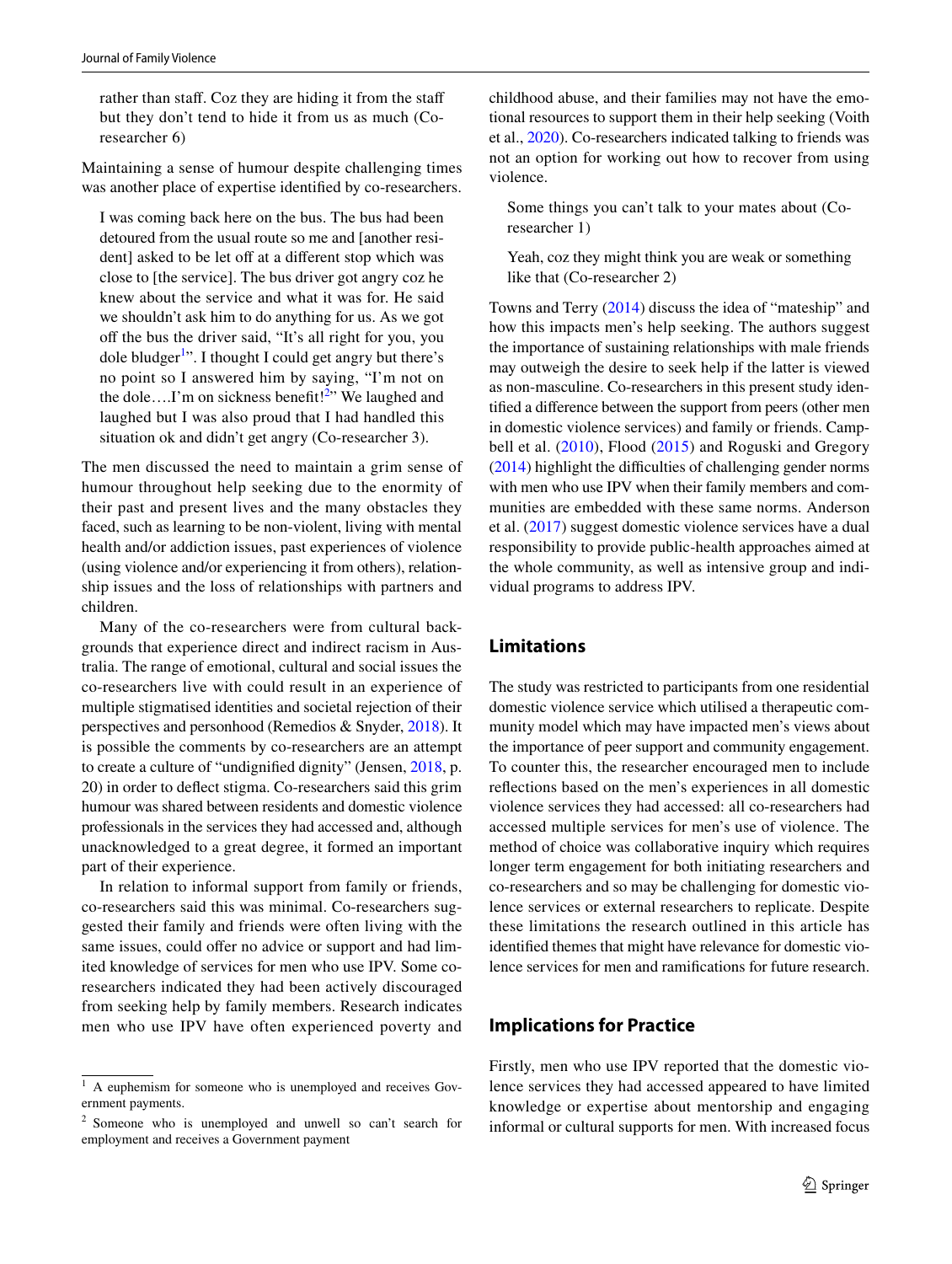on Aboriginal men owning responsibility for violence in Aboriginal communities, mainstream domestic violence services may need to consider the limitations of White cultural competence measures (Herring et al., [2013](#page-11-29)) and engage local Aboriginal communities and organisations in co-planning supports for Aboriginal men. Bystander training and mentorships, such as cultural mentorships, could be ofered to men who use IPV following their successful completion of a domestic violence program. As mentors, the men could build peer-to-peer relationships that could provide new approaches to addressing men's violence.

Secondly, co-researchers indicated there was low collaborative co-production between men who use IPV and professionals, and that adopting a co-production approach could improve service outcomes. Such approaches could include leveraging men's existing peer support skills, enhancing self-awareness and creating sense of purpose in men's services. Recovery frameworks for men who use IPV could include coping strategies such as the use of humour to fght stigma and how identify and build positive peer mentoring relationships.

Finally, co-researchers identifed their informal support networks, such as friends and family, as a possible risk for their return to violent behaviours. It is indeed possible men who use IPV don't receive any positive affirmations from family, friends or general society for seeking help which can detract from their willingness to engage. In relation to residential communities, it may be important for services to enact greater integration with men's home environments during a residential stay to provide greater opportunities for men who use IPV to integrate their learning.

#### **Implications for Research**

Future research could explore the possible outcomes when co-production, cultural appropriate peer support and sociological interventions are introduced or increased within men's domestic violence services. Participants in such research could include men who use IPV and their families in separate collaborative inquiries. Further research could also explore CI as a longitudinal method with men who use IPV, to identify if there are long-term impacts.

### **Conclusion**

The research fndings suggest men who use IPV interventions can be engaged in discussions about their service use experiences. Including the perspectives of these men, may ofer new ideas for the evaluation and re-shaping of domestic violence services.

**Acknowledgements** I acknowledge I live and work on Noongar Boodja and I pay my respects to Elders past, present and future. I acknowledge the Aboriginal and Torres Strait Islander peoples both past and present who were involved in the research described in this thesis. I thank them deeply for their knowledge and contribution to my ideas. I am committed to the recognition of First Nations Peoples as the ongoing custodians of the land on which I stand, Australia.

**Funding** Open Access funding enabled and organized by CAUL and its Member Institutions.

#### **Declarations**

**Conflict of Interest** The author reports no declarations of interest.

**Open Access** This article is licensed under a Creative Commons Attribution 4.0 International License, which permits use, sharing, adaptation, distribution and reproduction in any medium or format, as long as you give appropriate credit to the original author(s) and the source, provide a link to the Creative Commons licence, and indicate if changes were made. The images or other third party material in this article are included in the article's Creative Commons licence, unless indicated otherwise in a credit line to the material. If material is not included in the article's Creative Commons licence and your intended use is not permitted by statutory regulation or exceeds the permitted use, you will need to obtain permission directly from the copyright holder. To view a copy of this licence, visit<http://creativecommons.org/licenses/by/4.0/>.

#### **References**

- <span id="page-10-2"></span>Akoensi, T. D., Koehler, J. A., Lösel, F., & Humphreys, D. K. (2013). Domestic Violence Perpetrator Programs in Europe, Part II:A Systematic Review of the State of Evidence. International Journal of Ofender Therapy and Comparative Criminology*,* 57(10), 1206–1225. Retrieved from [https://doi.org/10.1177/0306624X12](https://doi.org/10.1177/0306624X12468110) [468110.](https://doi.org/10.1177/0306624X12468110)
- <span id="page-10-7"></span>Anderson, J. F., Reinsmith-Jones, K., & Reddington, F. P. (2017). Violence prevention in disadvantaged communities: The need for using criminal justice and public health approaches. Journal of Human Behavior in the Social Environment, 27(7), 743-744. Retrieved from<https://doi.org/10.1080/10911359.2017.1353373>.
- <span id="page-10-0"></span>Australian Bureau of Statistics. (2018). *Victims of Family and Domestic Violence related ofences*. Retrieved from [https://www.abs.gov.](https://www.abs.gov.au/statistics/people/crime-and-justice/recorded-crime-victims/latest-release) [au/statistics/people/crime-and-justice/recorded-crime-victims/](https://www.abs.gov.au/statistics/people/crime-and-justice/recorded-crime-victims/latest-release) [latest-release](https://www.abs.gov.au/statistics/people/crime-and-justice/recorded-crime-victims/latest-release)
- <span id="page-10-1"></span>Barner, J. R., & Carney, M. M. (2011). Interventions for intimate partner violence: A historical review. Journal of Family Violence*,* 26(3), 235–244. Retrieved from [https://doi.org/10.1080/10926](https://doi.org/10.1080/10926770801921246) [770801921246.](https://doi.org/10.1080/10926770801921246)
- <span id="page-10-6"></span>Bee, P., Price, O., Baker, J., & Lovell, K. (2015). Systematic synthesis of barriers and facilitators to service user-led care planning. The British Journal of Psychiatry*,* 207(2), 104–114. Retrieved from <https://doi.org/10.1192/bjp.bp.114.152447>.
- <span id="page-10-4"></span>Bray, J. N., Lee, J., Smith, L. L., & Yorks, L. (2000). *Collaborative inquiry in practice : Action, refection, and making meaning*. Sage Publications.
- <span id="page-10-5"></span>Bridges, D., & McGee, S. (2011). Collaborative inquiry: Reciprocity and authenticity. In J. Higgs (Ed.), *Creative spaces for qualitative researching : Living research* (pp. 211–222). Sense.
- <span id="page-10-3"></span>Buckley, H., Carr, N., & Whelan, S. (2011). 'Like walking on eggshells': Service user views and expectations of the child protection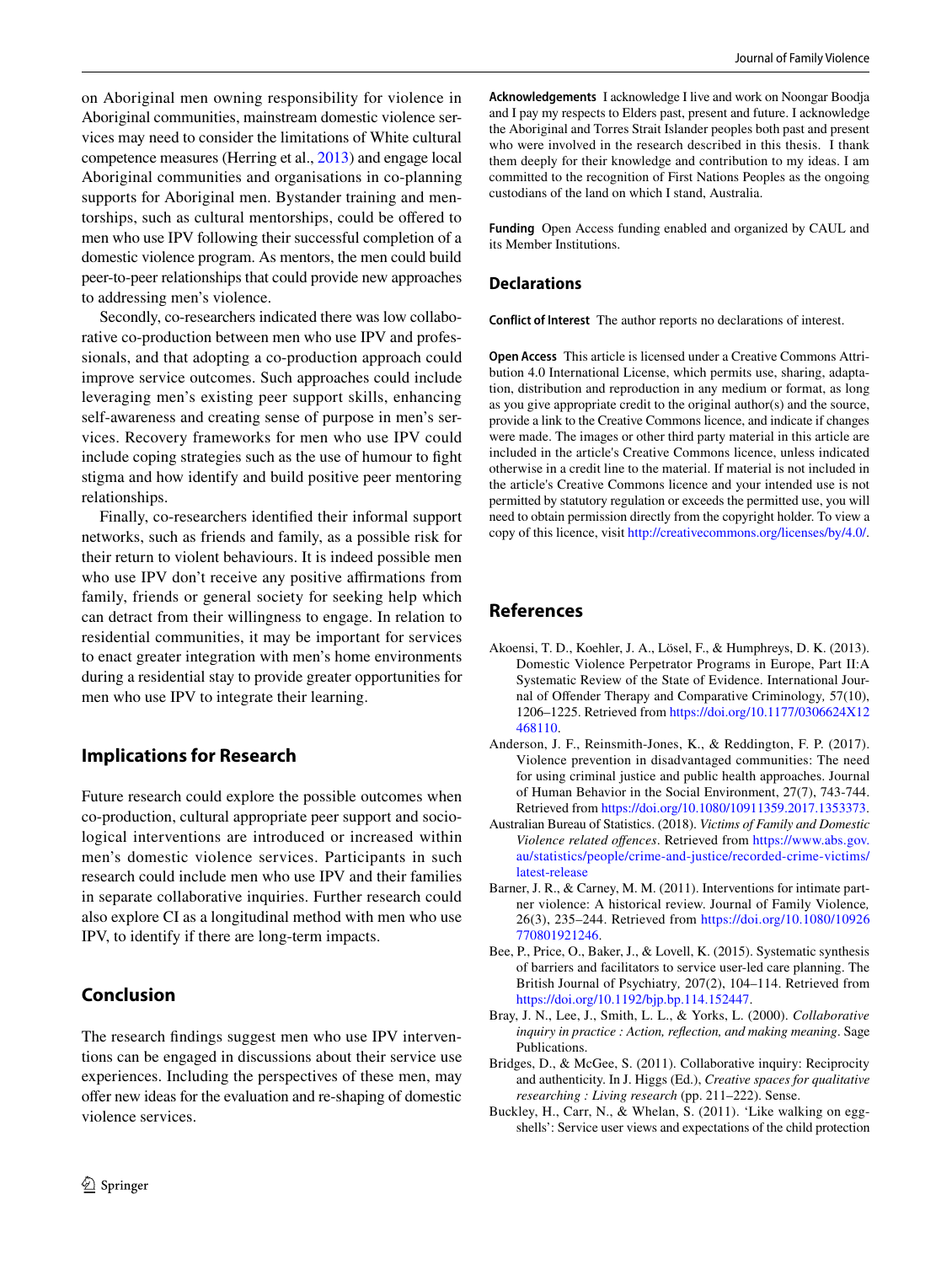system. Child & Family Social Work*,* 16(1), 101–110. Retrieved from <https://doi.org/10.1111/j.1365-2206.2010.00718.x>.

- <span id="page-11-23"></span>Campbell, M., Neil, J. A., Jafe, P. G., & Kelly, T. (2010). Engaging abusive men in seeking community intervention: A critical research & practice priority. Journal of Family Violence*,* 25(4), 413–422. Retrieved from [https://doi.org/10.1007/](https://doi.org/10.1007/s10896-010-9302-z) [s10896-010-9302-z](https://doi.org/10.1007/s10896-010-9302-z).
- <span id="page-11-0"></span>Centre for Innovative Justice. (2016). Pathways Towards Accountability: Mapping the Journeys of Perpetrators of Family Violence-Phase 1: Retrieved from [https://ntv.org.au/wp-content/uploads/](https://ntv.org.au/wp-content/uploads/2020/06/Pathways-towards-accountability_CIJ.pdf) [2020/06/Pathways-towards-accountability\\_CIJ.pdf](https://ntv.org.au/wp-content/uploads/2020/06/Pathways-towards-accountability_CIJ.pdf)
- <span id="page-11-2"></span>Day, A., Chung, D., O'Leary, P., & Carson, E. (2009). Programs for men who perpetrate domestic violence: An examination of the issues underlying the efectiveness of intervention programs. Journal of Family Violence*,* 24(3), 203–212. Retrieved from [https://](https://doi.org/10.1007/s10896-008-9221-4) [doi.org/10.1007/s10896-008-9221-4](https://doi.org/10.1007/s10896-008-9221-4).
- <span id="page-11-9"></span>De Leon, G., & Unterrainer, H. F. (2020). The therapeutic community: A unique social psychological approach to the treatment of addictions and related disorders. *Frontiers in* Psychiatry*,* 11(786). Retrieved from <https://doi.org/10.3389/fpsyt.2020.00786>.
- <span id="page-11-21"></span>Department of Health and Human Services. (2019). *The Nargneit Birrang Framework: "To see the river" (Woiwurrung).* .Melbourne, Australia: V. Government. Retrieved from [https://conte](https://content.vic.gov.au/sites/default/files/2020-01/Nargneit%20Birrang%20Framework%20Report%20December%202019_0.pdf) [nt.vic.gov.au/sites/default/fles/2020-01/Nargneit%20Birrang%](https://content.vic.gov.au/sites/default/files/2020-01/Nargneit%20Birrang%20Framework%20Report%20December%202019_0.pdf) [20Framework%20Report%20December%202019\\_0.pdf](https://content.vic.gov.au/sites/default/files/2020-01/Nargneit%20Birrang%20Framework%20Report%20December%202019_0.pdf)
- <span id="page-11-1"></span>Diemer, K., Humphreys, C., Laming, C., & Smith, J. (2015). Researching collaborative processes in domestic violence perpetrator programs: Benchmarking for situation improvement. Journal of Social Work*,* 15(1), 65–86. Retrieved from [https://](https://doi.org/10.1177/1468017313504682) [doi.org/10.1177/1468017313504682.](https://doi.org/10.1177/1468017313504682)
- <span id="page-11-27"></span>Doogan, N. J., & Warren, K. (2017). A network of helping: Generalized reciprocity and cooperative behavior in response to peer and staff affirmations and corrections among therapeutic community residents. *Addiction research & theory, 25*(3), 243-250. Retrieved from [https://doi.org/10.1080/16066359.2016.12498](https://doi.org/10.1080/16066359.2016.1249864) [64.](https://doi.org/10.1080/16066359.2016.1249864)
- <span id="page-11-22"></span>Dufy, R. D., & Dik, B. J. (2013). Research on calling: What have we learned and where are we going? *Journal of Vocational Behavior, 83*(3), 428-436. Retrieved from [https://doi.org/10.1016/j.jvb.](https://doi.org/10.1016/j.jvb.2013.06.006) [2013.06.006.](https://doi.org/10.1016/j.jvb.2013.06.006)
- <span id="page-11-12"></span>Felitti, V. J., Anda, R. F., Nordenberg, D., Williamson, D. F., Spitz, A. M., Edwards, V., & Marks, J. S. (1998). Relationship of childhood abuse and household dysfunction to many of the leading causes of death in adults: The adverse childhood experiences (ACE) study. *American Journal of Preventive Medicine, 14*(4), 245–258. [https://doi.org/10.1016/S0749-3797\(98\)00017-8](https://doi.org/10.1016/S0749-3797(98)00017-8)
- <span id="page-11-18"></span>Ferguson, I. (2007). Increasing user choice or privatizing risk? The antinomies of personalization. British Journal of Social Work*,* 37(3), 387–403. Retrieved from [https://doi.org/10.1093/bjsw/](https://doi.org/10.1093/bjsw/bcm016) [bcm016.](https://doi.org/10.1093/bjsw/bcm016)
- <span id="page-11-17"></span>Fledderus, J., Brandsen, T., & Honingh, M. E. (2015). User co-production of public service delivery: An uncertainty approach. Public Policy and Administration*,* 30(2), 145–164. Retrieved from [https://doi.org/10.1177/0952076715572362.](https://doi.org/10.1177/0952076715572362)
- <span id="page-11-5"></span>Flood, M. (2015). Work with men to end violence against women: A critical stocktake. *Culture, Health & Sexuality, 17*(sup2), 159-176. Retrieved from [https://doi.org/10.1080/13691058.2015.1070435.](https://doi.org/10.1080/13691058.2015.1070435)
- <span id="page-11-25"></span>Fulu, E., Miedema, S., Roselli, T., McCook, S., Chan, K. L., Haardörfer, R., . . . Johnson, S. (2017). Pathways between childhood trauma, intimate partner violence, and harsh parenting: Findings from the UN multi-country study on men and violence in Asia and the Pacifc The Lancet Globalization and Health*,* 5(5), e512-e522. Retrieved from [https://doi.org/10.1016/S2214-109X\(17\)30103-1.](https://doi.org/10.1016/S2214-109X(17)30103-1)
- <span id="page-11-13"></span>Gergen, K. J., & Gergen, M. M. (2008). Social construction and research as action. In P. Reason & H. Bradbury (Eds.), *The Sage*

*handbook of action research : Participative inquiry and practice* (2nd ed., pp. 159–171). SAGE.

- <span id="page-11-3"></span>Gondolf, E. W. (2011). The weak evidence for batterer program alternatives. Aggression and Violent Behavior*,* 16(4), 347–353. Retrieved from [https://doi.org/10.1016/j.avb.2011.04.011.](https://doi.org/10.1016/j.avb.2011.04.011)
- <span id="page-11-15"></span>Haigh, R., & Campling, P. (1999). *Therapeutic communities : Past, present, and future*. Jessica Kingsley Publishers.
- <span id="page-11-4"></span>Hasisi, B., Shoham, E., Weisburd, D., Haviv, N., & Zelig, A. (2016). The "care package," prison domestic violence programs and recidivism: a quasi-experimental study. *Journal of Experimental Criminology, 12*(4), 563–586. [https://doi.org/10.1007/](https://doi.org/10.1007/s11292-016-9266-y) [s11292-016-9266-y](https://doi.org/10.1007/s11292-016-9266-y)
- <span id="page-11-29"></span>Herring, S., Spangaro, J., Lauw, M., & McNamara, L. (2013). The intersection of trauma, racism, and cultural competence in efective work with aboriginal people: Waiting for trust. *Australian Social Work, 66*(1), 104–117. [https://doi.org/10.1080/0312407X.](https://doi.org/10.1080/0312407X.2012.697566) [2012.697566](https://doi.org/10.1080/0312407X.2012.697566)
- <span id="page-11-11"></span>Jenkins, A. (1990). *Invitations to responsibility : The therapeutic engagement of men who are violent and abusive*. Dulwich Centre Publications.
- <span id="page-11-24"></span>Jenkins, A. (2005) Shame, Realisation and Restitution: ethics of restorative practice, Australian and New Zealand Journal of Family Therapy, 27(3), pp. 153–156. Retrieved from [https://doi.org/10.](https://doi.org/10.1002/j.1467-8438.2006.tb00713.x) [1002/j.1467-8438.2006.tb00713.x](https://doi.org/10.1002/j.1467-8438.2006.tb00713.x)
- <span id="page-11-28"></span>Jensen, P. R. (2018). Undignifed dignity: Using humor to manage the stigma of mental illness and homelessness. *Communication Quarterly, 66*(1), 20-37. Retrieved from [https://doi.org/10.1080/01463](https://doi.org/10.1080/01463373.2017.1325384) [373.2017.1325384.](https://doi.org/10.1080/01463373.2017.1325384)
- <span id="page-11-10"></span>Jewkes, R., Flood, M., & Lang, J. (2015). From work with men and boys to changes of social norms and reduction of inequities in gender relations: A conceptual shift in prevention of violence against women and girls. The Lancet*,* 385(9977), 1580–1589. Retrieved from [https://doi.org/10.1016/S0140-6736\(14\)61683-4.](https://doi.org/10.1016/S0140-6736(14)61683-4)
- <span id="page-11-7"></span>Jury, R., & Boxall K. (2018). Working with the enemy? Social work education and men who use intimate partner violence. *Social Work Education*, *37*(4), 507–518. [https://doi.org/10.1080/02615](https://doi.org/10.1080/02615479.2018.1433157) [479.2018.1433157](https://doi.org/10.1080/02615479.2018.1433157)
- <span id="page-11-8"></span>Jury, R., & Boxall K. (2021). Exploring the involvement of men who use intimate partner violence in social work education: Student and service user views. *International Social Work*, *64*(6), 917– 930.<https://doi.org/10.1177/0020872819884988>
- <span id="page-11-6"></span>Keenan, M. (2012). Researching the lives of Irish Roman Catholic clergy who have sexually abused minors: Collaborative inquiry. Qualitative Social Work*,* 11(3), 282–298. Retrieved from [https://](https://doi.org/10.1177/1473325011400487) [doi.org/10.1177/1473325011400487](https://doi.org/10.1177/1473325011400487).
- <span id="page-11-14"></span>Letherby, G. (2011). Feminist methodology. In M. Williams & W. P. Vogt (Eds.), *The SAGE handbook of innovation in social research methods* (pp. 62–79). SAGE.
- <span id="page-11-26"></span>Machisa, M. T., Christofdes, N., & Jewkes, R. (2016). Structural pathways between child abuse, poor mental health outcomes and maleperpetrated intimate partner violence (IPV). *PLoS One, 11*(3), e0150986.<https://doi.org/10.1371/journal.pone.0150986>
- <span id="page-11-16"></span>Mayer, C., & McKenzie, K. (2017). '…it shows that there's no limits': The psychological impact of co-production for experts by experience working in youth mental health. Health & Social Care in the Community*,* 25(3), 1181–1189. Retrieved from [https://doi.org/](https://doi.org/10.1111/hsc.12418) [10.1111/hsc.12418.](https://doi.org/10.1111/hsc.12418)
- <span id="page-11-19"></span>McCarry, M., Larkins, C., Berry, V., Radford, L., & Stanley, N. (2018). The potential for co-production in developing violence against women Services in Wales Social Policy and Society*,* 17(2), 193- 208. Retrieved from [https://doi.org/10.1017/S1474746417000070.](https://doi.org/10.1017/S1474746417000070)
- <span id="page-11-20"></span>Morris, J., Gibbs, C. A., Jonah, O. T., Bloomfeld, S., Weatherstone, P. H., & Ireland, J. L. (2019). Developing content to promote desistance in men who have committed intimate partner violence in same-sex relationships. European Journal of Probation*,* 11(2),